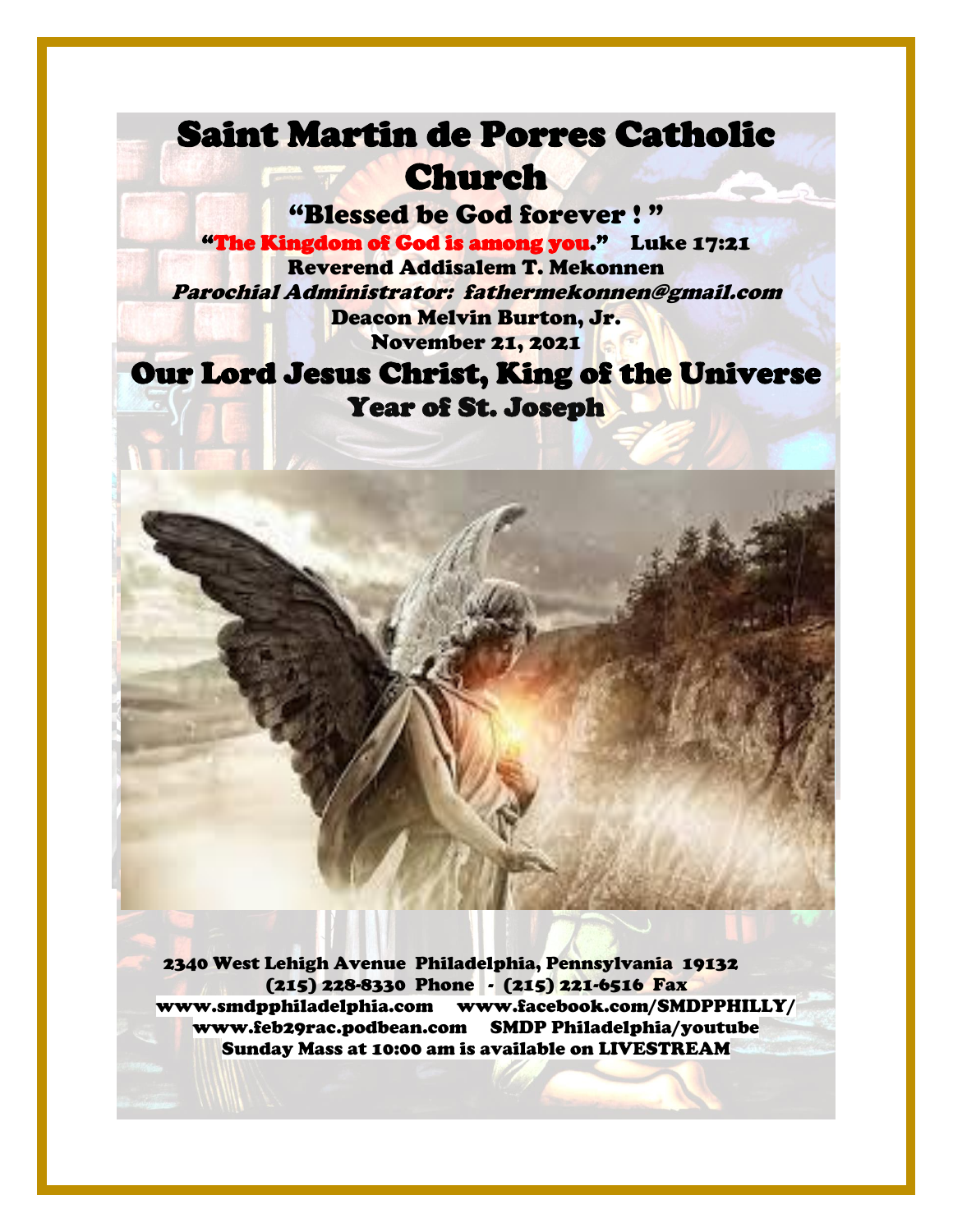#### *Dear Church Family…*

Today we celebrate the Great Solemnity of Our Lord Jesus Christ, King of the Universe.

This solemnity is always held on the last Sunday of the liturgical year, one week before the beginning of Advent. It therefore, brings to culmination the entire liturgical year, in a celebration of the King of Kings.

Jesus is King of the Universe because He is God. Jesus has existed from all of eternity. He is the beginning and the end (expressed by "Alpha and Omega," which are the first and last letters of the Greek alphabet"). Jesus, as God, holds dominion over all of creation. He revealed this kingship when He took on humanity. Especially through His death and resurrection. Jesus established His kingdom and invites all of us to be a part of it.

Jesus is more powerful that any earthly ruler, because His kingdom is one of everlasting love. Jesus died so we could have forgiveness of our sins and be part of His kingdom. He rose to conquer sin and death, proving His kingship and showing us that He wants to bring us all to resurrection with Christ.

Jesus invites us all to be a part of His kingdom, which is the Church. In the Church, we find the forgiveness Jesus offers us and the new life that results. Let us all, therefore allow Jesus to rule our lives with His perfect love which he receives from His Father in heaven.

My Brothers and Sisters in Christ, everything we do today on this feast, and throughout the year should be in honor of Jesus Christ as King. The way we treat one another. The way we talk to one another. The way we pray. The way we live in respect of the Gospel. The way we look after our children and teach them Love. The way we support each other from the loftiest to the most mundane task can be a moment to trust and have confidence in the power of Jesus Christ as King and to ask him to show us His power both in our life and in our world.

We turn to John's Gospel to lead us in our consideration of Christ the King.

The readings today reflect this contrast. The first reading portrays Christ receiving "dominion, glory, and kingship." The responsorial psalm describes his strength and splendor. The second reading offers him "glory and power forever and ever," but it also reminds us that he was pierced and "has freed us from our sins by his blood."

The Gospel fleshes out that truth as Jesus is questioned by Pilate and insists that his kingdom is not of this world. It is only through his acceptance of powerlessness and suffering that Christ comes to his exaltation.

Keep this perspective in mind as we pray today and choose readings, hymns and Scripture to prepare ourselves for the coming of Jesus Christ the King. It is a day to celebrate wholeheartedly, but that only makes sense if we remember who our King really is and how he came into His glory.

Yours in Christ, Deacon Melvin Burton Jr.

#### **A WORD FROM DEACON BURTON**

What Advent means for Christians today:

Advent reminds Christians of the **sacred**  meaning of Christmas. Despite the secular preparations taking place, e.g., buying presents and going to parties, Advent reminds us to remember and prepare for the birth of Jesus. We also attend special Church services with confession (Reconciliation) and prayer. **Jesus is Christmas**, that is the true meaning of this Holy celebration.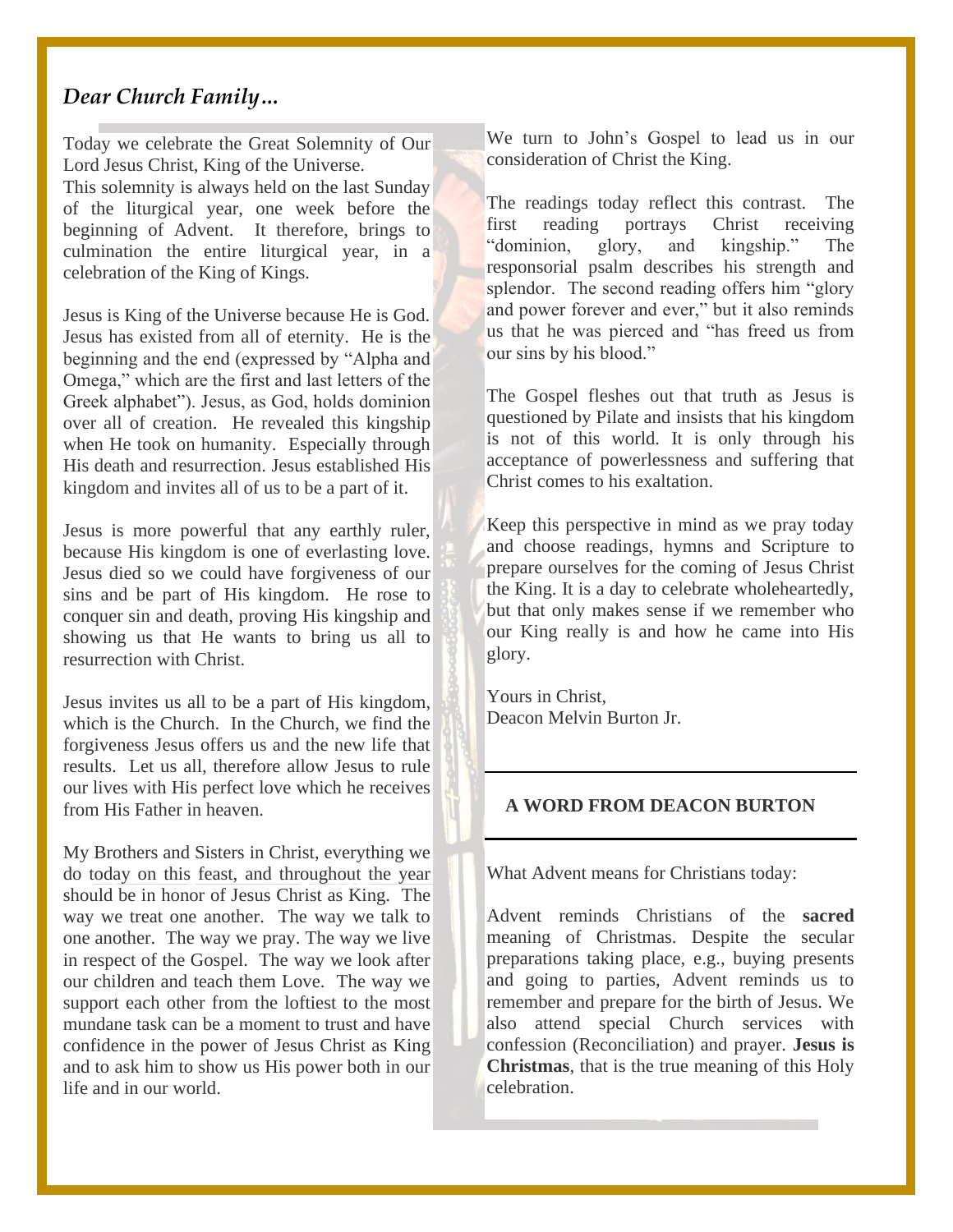## 8:00 AM (this week) in Rectory Mass Schedule & Intentions

#### Thanksgiving 10:00

**Sunday, November 21, 2021 Church Family Monday, November 22, 2021 Levis - Crane Families living & deceased Tuesday, November 23, 2021 Monica Levis – Healing & Holiness Wednesday, November 24, 2021 Barbara Ann Levis Thursday, November 25, 2021 (10:00) Sr. Helen Marguerite Burke, S.S.J. Friday, November 26, 2021 Sr. Patrick Ruth, S.S.J.**

#### **BIBLE STUDY With Deacon Burton**



 **THURSDAY 6:30 PM NEW LOG IN… Meeting ID: 570 117 8316 Phone# +6468769923,,5701178316**

*If you are sick or in the hospital, please contact the Church Office, 215.228.8330 for a visit.*

*If anyone is in need of food, please contact Deacon Burton or call the Church Office, 215.228.8330*

## *Join Father Mekonnen….* **St. JOSEPH ROSARY ONLINE WEDNESDAY 6:30PM**

**ZOOM Meeting# 282 564 5789 Mobile #(16465588656) (2825645789) Adoration & Benediction of the Blessed Sacrament**

#### *Let us pray for the Sick…*

*We pray for all in our Church Family who are sick and those who care for them: Harold Bond, Muriel Booker, Dorothy Bradley, Christopher Browne, Bill Bromley, Andre Carter, Barbara Carter, Janice Whitmore Carter, Lamont Chase, Donna Collier, Ella Combs, Danielle Daniels, John Davis, Stephanie Durrell, Barbara Dunn, George Ellington, Sharon Faison, Shirley Fields, Janice Floyd, Charing Garnett, Paul Giovetsis, Martina Granger, Jeffrey Gray, Kerry Hall, Theresa Hart, Vainida Hampton, Lynette Ford-Havens, Harry W. Hubbard, Jeffrey Johnson, Marie Lawrencin, Mary Livingston, Tiffani Livsey, Hazel Marsh, Yakaisha Marsh, Lisa McLoed, Donna Moorhead, Marva Murray, Willaim Patterson, Norma Plenty, James Porter, Kevin Reaves, Andre Roberts, Elias Robinson, Ira Robinson, Gloria Russell, Doris Simmons, Lois Streeter, Taylor Stringer, Renee Turner, Vicente Velazquez, Audrey Victor, William Victor, Tyanna Wallace Lisa Williams, Mary Jean Williams, Sylvia Williams, Augustus Johnson.*  $\boldsymbol{W}$ 



Adoration of the Blessed Sacrament will be on Saturdays at 11:00 am in Church.

The Immaculate Heart of Mary Praesidium meets every Saturday at noon in the rectory. All are welcome.